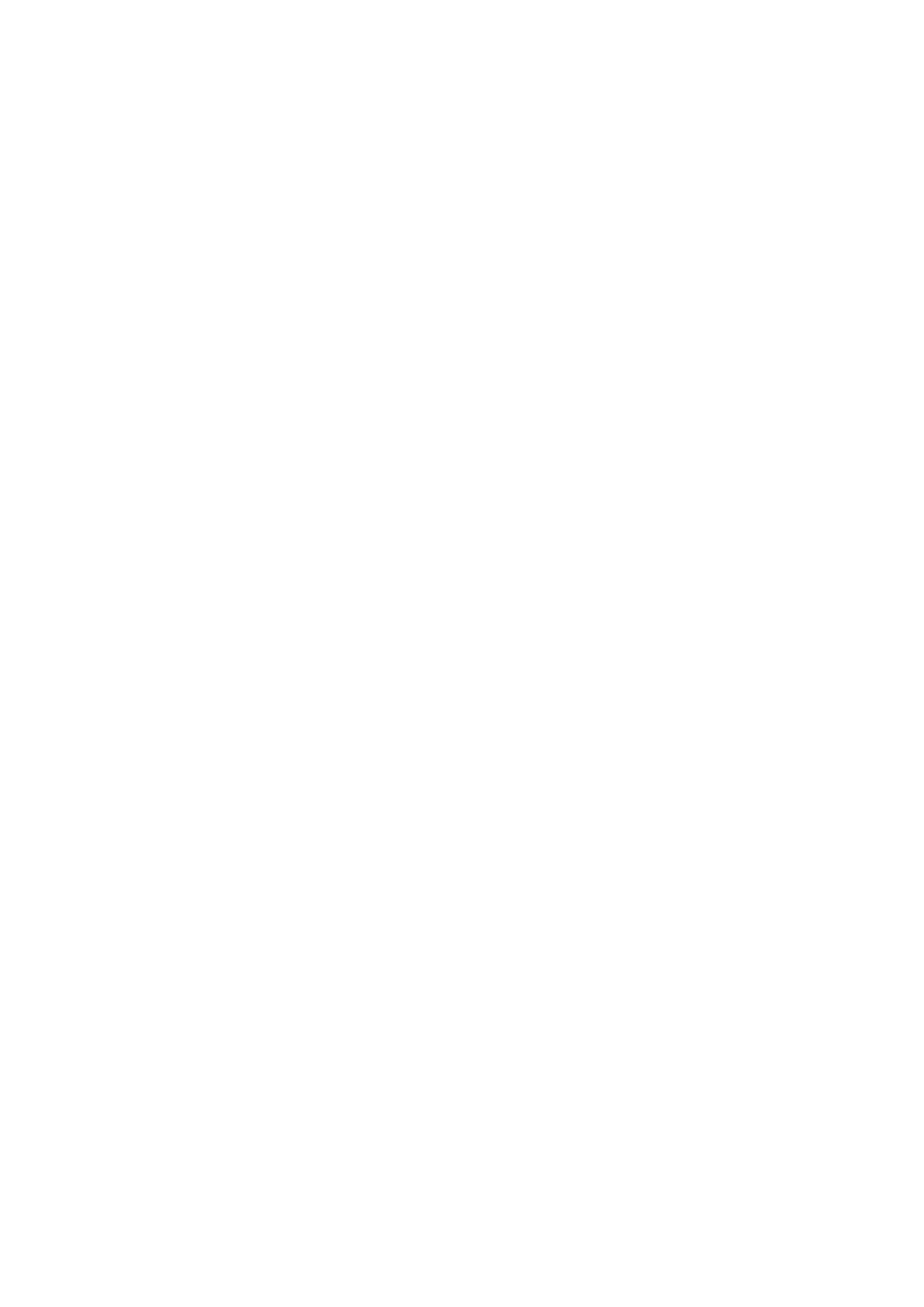

Note: a roll-call was conducted that ascertained the following members were in attendance at the commencement of the meeting:

| <b>Member</b>            |              | <b>Member</b>               |              |
|--------------------------|--------------|-----------------------------|--------------|
| Mayor P Goff             | ✓            | Cr A Dalton                 | v            |
| Cr C Fletcher            | ✓            | Cr C Darby                  |              |
| Cr J Bartley (apology)   |              | Cr A Filipaina              | $\checkmark$ |
| Deputy Mayor BC Cashmore | $\checkmark$ | Cr R Hills                  |              |
| Cr P Coom                | ✓            | <b>IMSB Chair D Taipari</b> |              |

# **1 Apologies**

Resolution number APR/2022/8

MOVED by Mayor P Goff, seconded by Cr C Fletcher:

**That the Appointments and Performance Review Committee:**

- **a) accept the apologies from the following members:**
	- **Absence Cr J Bartley Early Departure Cr C Fletcher Cr R Hills – on council business**

**CARRIED**

Note: Subsequently, Cr R Hills did not depart early.

# **2 Declaration of Interest**

There were no declarations of interest.

# **3 Confirmation of Minutes**

Resolution number APR/2022/9

MOVED by Mayor P Goff, seconded by Cr C Fletcher:

**That the Appointments and Performance Review Committee:**

**a) confirm the ordinary minutes of its meeting, held on Tuesday, 1 March 2022, including the confidential section, as a true and correct record.**

# **CARRIED**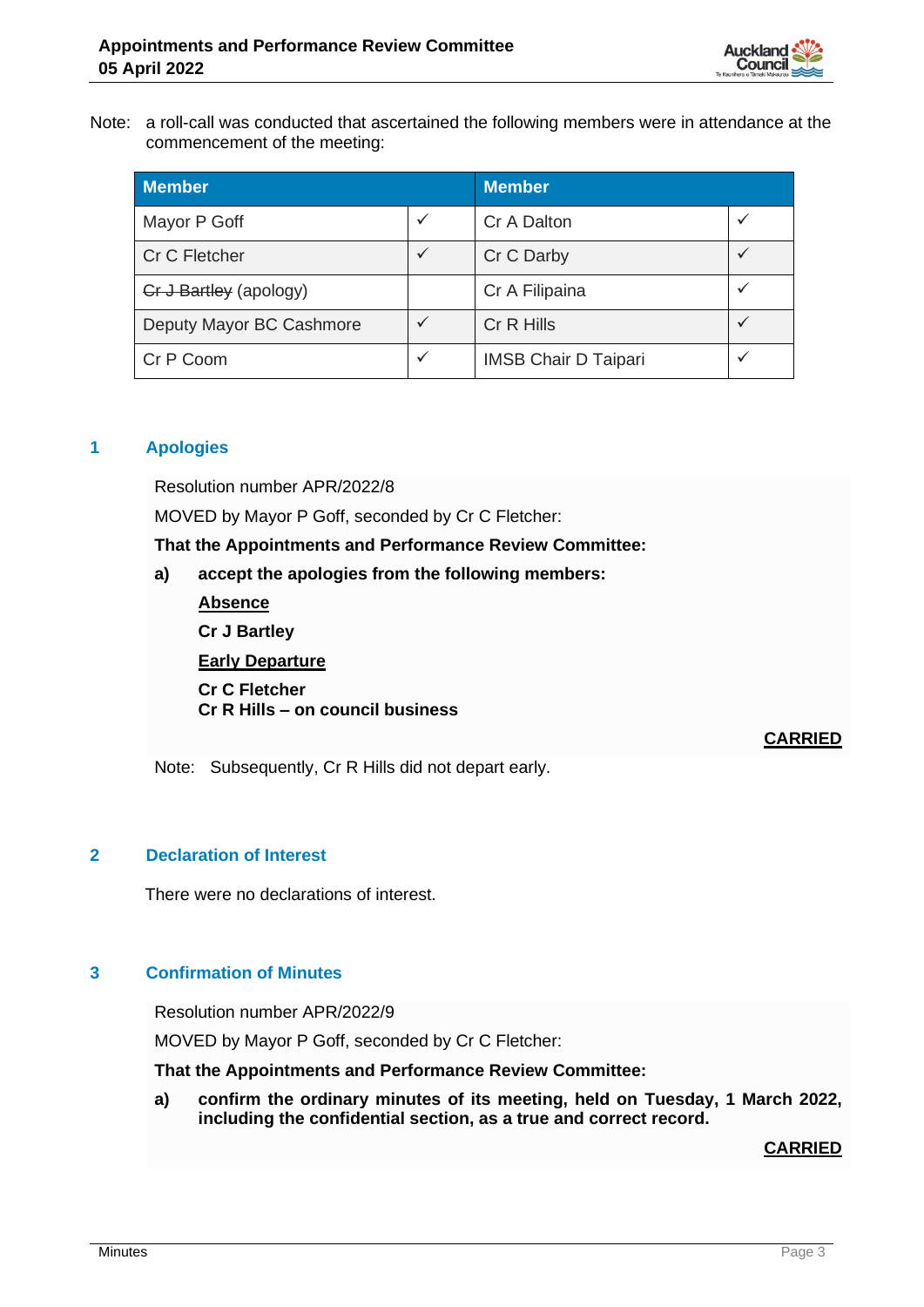

#### **4 Petitions**

There were no petitions.

# **5 Public Input**

There was no public input.

### **6 Local Board Input**

There was no local board input.

#### **7 Extraordinary Business**

There was no extraordinary business.

Note: The chairperson accorded precedence to Item 9 – Strategic Workforce Planning update, at this time.

# **9 Strategic Workforce Planning update**

Resolution number APR/2022/10

MOVED by Mayor P Goff, seconded by Cr C Fletcher:

**That the Appointments and Performance Review Committee:**

- **a) note this update on progress of the Strategic Workforce Planning Project**
- **b) endorse the proposed strategic workforce planning approach for further implementation across the organisation.**

**CARRIED**

#### **8 Update on FY2022-2024 chief executive's performance objectives for the financial year to 31 December 2021**

Resolution number APR/2022/11

MOVED by Mayor P Goff, seconded by Cr C Fletcher:

#### **That the Appointments and Performance Review Committee:**

- **a) receive the report on the FY2022-2024 chief executive's performance objectives for the six months to 31 December 2021 and refer the report to the Governing Body for information**
- **b) note that the majority of the FY2022-2024 chief executive's performance objectives remain on track to be met by June 2022**
- **c) agree that the full-time equivalent target range is adjusted from 6385 – 6485 to 6123 – 6223 from quarter four of the current financial year, reflecting the divestment of Amenities and Infrastructure Maintenance Services.**

**CARRIED**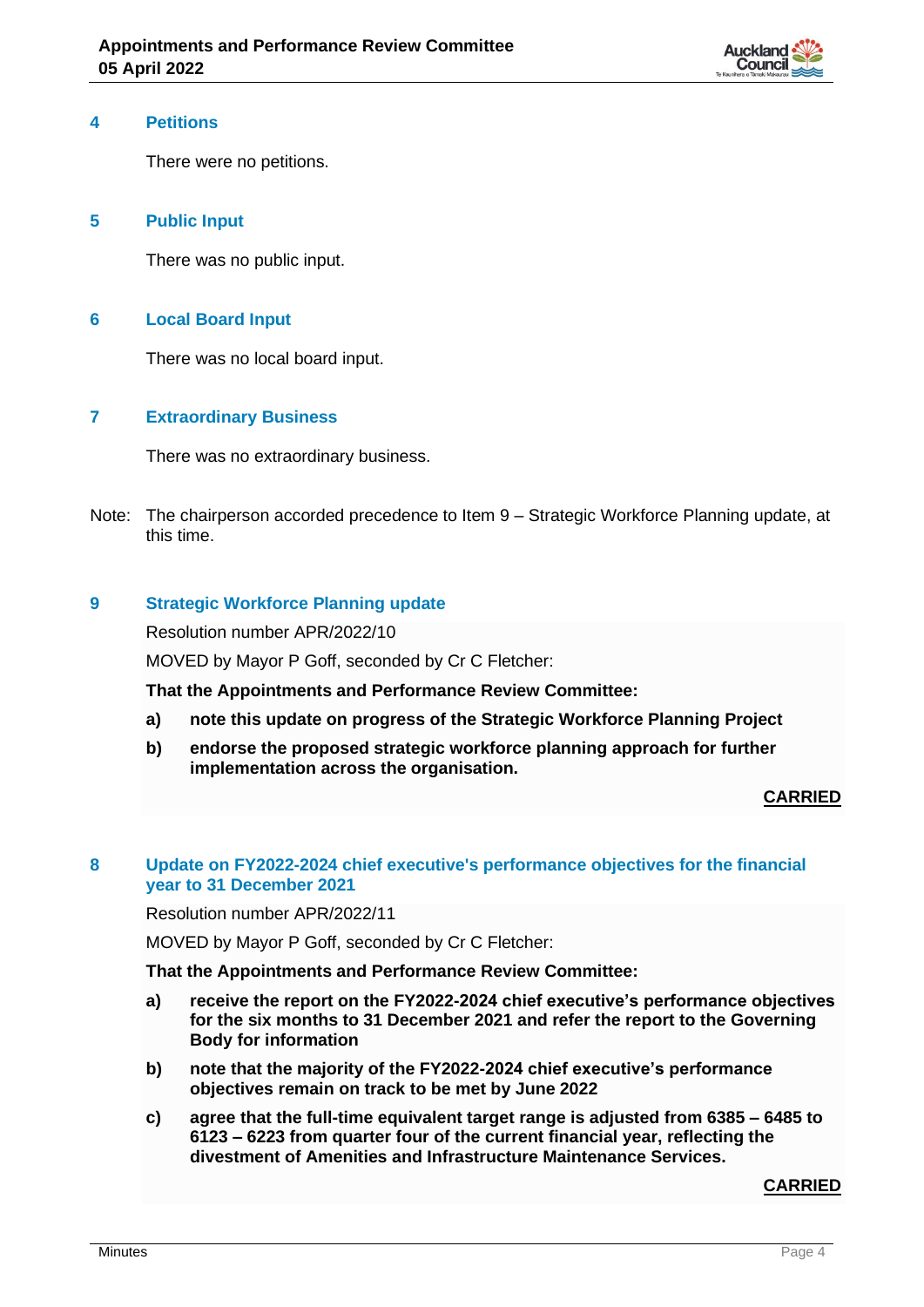

- Note: Item 9 Strategic Workforce Planning update was considered prior to Item 8 Update on FY2022-2024 chief executive's performance objectives for the financial year to 31 December 2021
- **10 Brief for appointment to the board of Auckland Regional Amenities Funding Board**
	- Note: changes to the original recommendation, amending clauses c) and d) were made with the agreement of the meeting.

Resolution number APR/2022/12

MOVED by Mayor P Goff, seconded by Cr C Fletcher:

**That the Appointments and Performance Review Committee:**

- **a) agree that a letter of thanks be sent to Precious Clark for her service on the Auckland Regional Amenities Funding Board**
- **b) approve the following skills to be sought for a new member of the Auckland Regional Amenities Funding Board:**
	- **i) ability to represent the interests of Māori in Tāmaki Makaurau**
	- **ii) governance experience**
	- **iii) relevant industry experience (i.e. arts, education, rescue, community facilities)**
	- **iv) commercial and financial expertise**
	- **v) public sector expertise**
- **c) nominate Councillor Alf Filipaina to represent the committee on the selection panel**
- **d) note that the Independent Māori Statutory Board has appointed Member Karen Wilson to be their representative on the selection panel.**

**CARRIED**

#### **11 Approval of brief for the appointment of a director of Auckland Unlimited**

Note: changes to the original recommendation, amending clause b) and adding new clauses c) and d), were made with the agreement of the meeting.

Resolution number APR/2022/13

MOVED by Mayor P Goff, seconded by Cr C Fletcher:

#### **That the Appointments and Performance Review Committee:**

- **a) approve the brief provided as Attachment A of the report for the search for one director to the board of Auckland Unlimited Limited**
- **b) appoint Councillor Angela Dalton to the selection panel for assessing candidates to meet the requirements of this brief**
- **c) agree that a letter of thanks be sent to Fabian Partigliani for his service to the Auckland Unlimited Board**
- **d) note that the Independent Māori Statutory Board has appointed Chair David Taipari to be their representative on the selection panel.**

#### **CARRIED**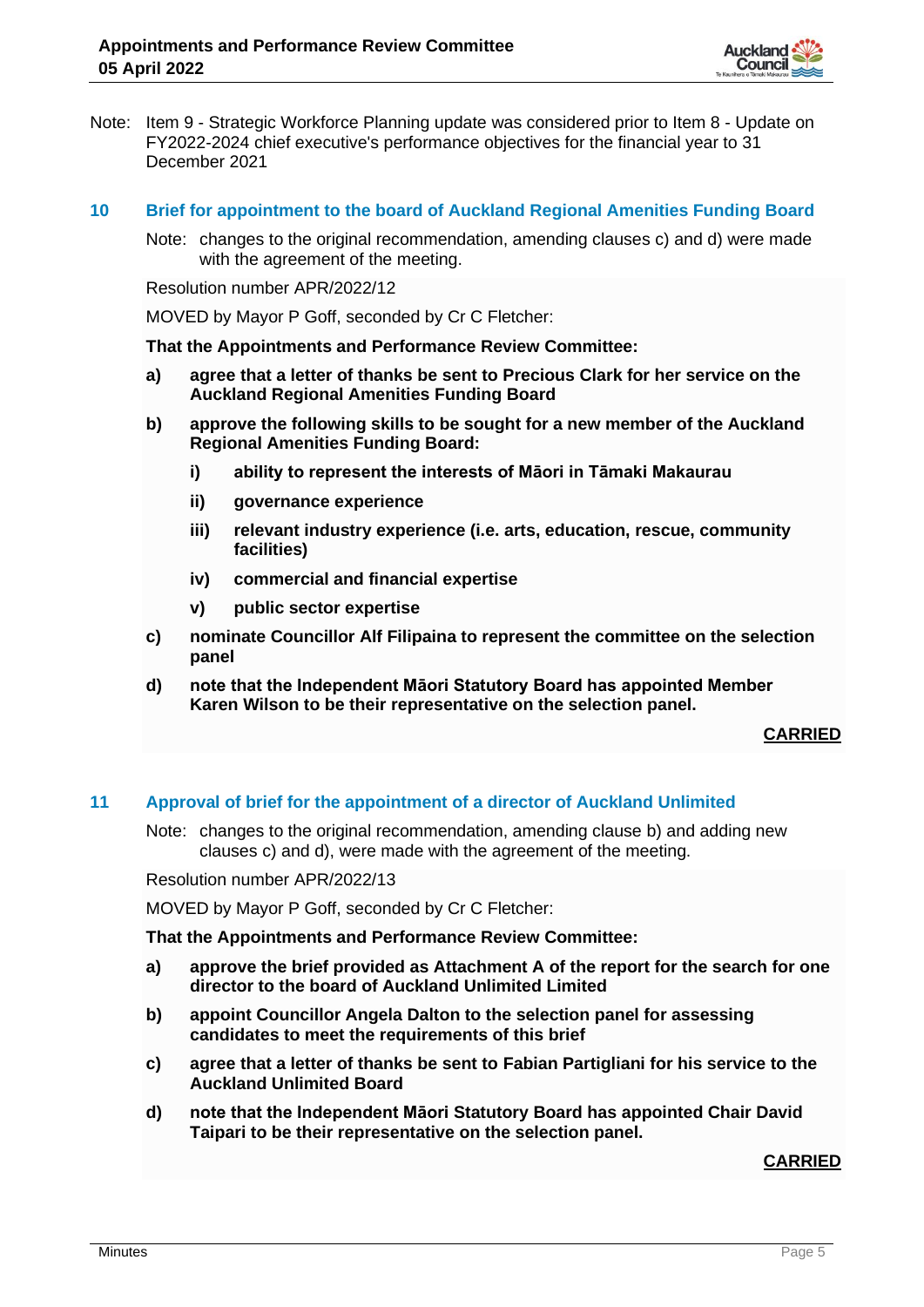

# **12 Update on appointments to the boards of City Rail Link Limited and Tāmaki Redevelopment Company**

*Cr C Fletcher retired from the meeting at 3.20pm.*

Resolution number APR/2022/14

MOVED by Mayor P Goff, seconded by Cr A Dalton:

**That the Appointments and Performance Review Committee:**

- **a) note the information about the recruitment processes contained in this report**
- **b) note that the report in the confidential section of the agenda seeks decisions regarding:**
	- **i) shortlisted candidates for interview for the City Rail Link Limited board**
	- **ii) reappointments to the Tamaki Redevelopment Company board**
- **c) note that these reports are confidential due to the personal information that they contain.**

**CARRIED**

# **13 Appointments and Performance Review Committee Forward Work Programme - 05 April 2022**

Resolution number APR/2022/15

MOVED by Mayor P Goff, seconded by Cr R Hills:

**That the Appointments and Performance Review Committee:**

**a) note the progress on the forward work programme appended as Attachment A of the agenda report.**

**CARRIED**

# **14 Consideration of Extraordinary Items**

There was no consideration of extraordinary items.

# **15 Procedural motion to exclude the public**

Resolution number APR/2022/16

MOVED by Mayor P Goff, seconded by Deputy Mayor BC Cashmore:

**That the Appointments and Performance Review Committee:**

**a) exclude the public from the following part(s) of the proceedings of this meeting.**

**The general subject of each matter to be considered while the public is excluded, the reason for passing this resolution in relation to each matter, and the specific grounds under section 48(1) of the Local Government Official Information and Meetings Act 1987 for the passing of this resolution follows.**

**This resolution is made in reliance on section 48(1)(a) of the Local Government Official Information and Meetings Act 1987 and the particular interest or interests protected by section 6 or section 7 of that Act which would be prejudiced by the holding of the whole or relevant part of the proceedings of the meeting in public, as follows:**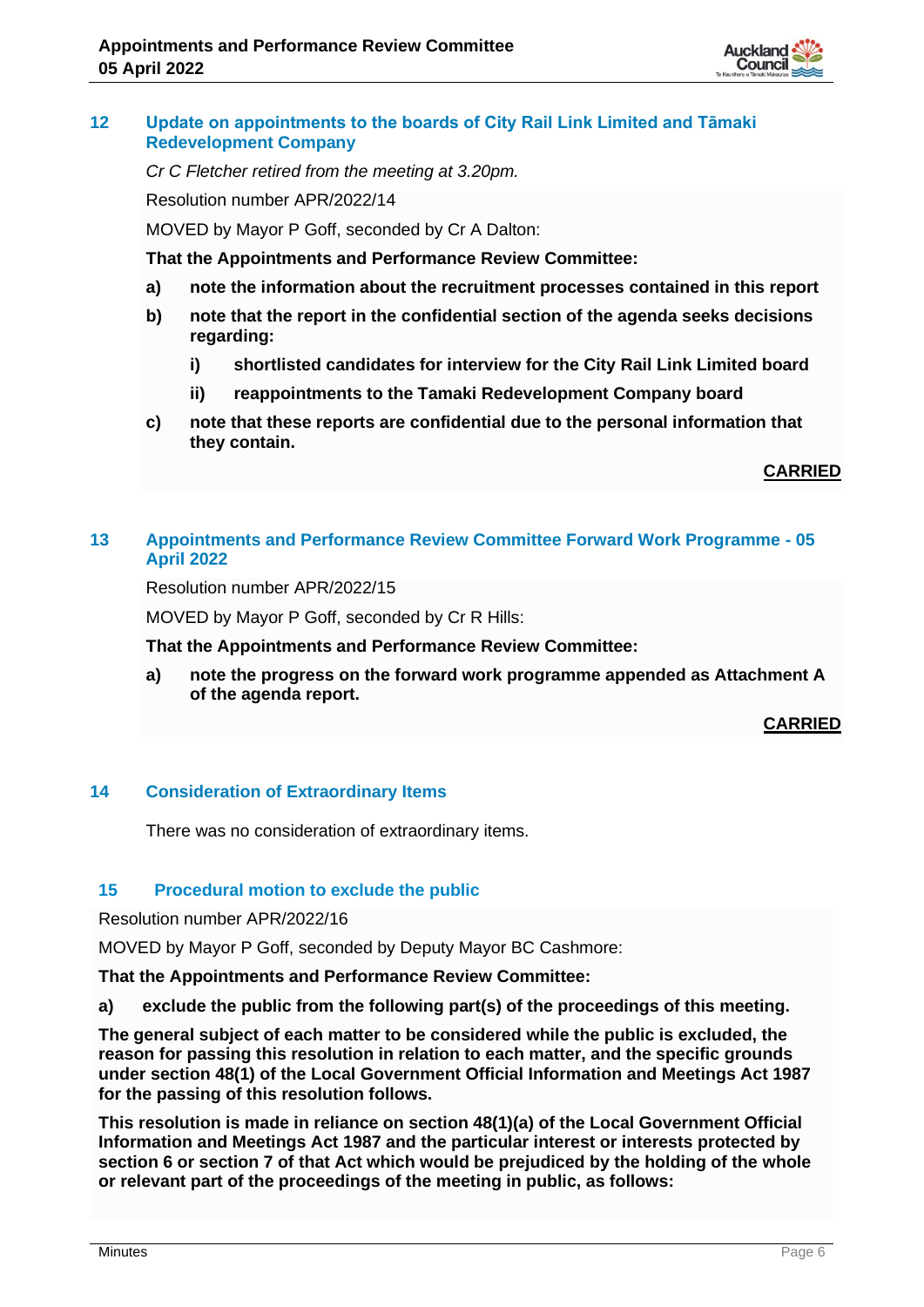

# **C1 CONFIDENTIAL - Tamaki Redevelopment Company appointments 2022**

| Reason for passing this<br>resolution in relation to each<br>matter                                                                                                                   | Particular interest(s) protected<br>(where applicable)                                                                                                                                                                                                                                  | Ground(s) under section 48(1)<br>for the passing of this resolution                                                                                                                                |
|---------------------------------------------------------------------------------------------------------------------------------------------------------------------------------------|-----------------------------------------------------------------------------------------------------------------------------------------------------------------------------------------------------------------------------------------------------------------------------------------|----------------------------------------------------------------------------------------------------------------------------------------------------------------------------------------------------|
| The public conduct of the part of<br>the meeting would be likely to<br>result in the disclosure of<br>information for which good<br>reason for withholding exists<br>under section 7. | $s7(2)(a)$ - The withholding of the<br>information is necessary to<br>protect the privacy of natural<br>persons, including that of a<br>deceased person.<br>In particular, the report contains<br>personal information regarding<br>directors of Tāmaki<br><b>Redevelopment Company</b> | s48(1)(a)<br>The public conduct of the part of<br>the meeting would be likely to<br>result in the disclosure of<br>information for which good<br>reason for withholding exists<br>under section 7. |

#### **C2 CONFIDENTIAL: Approval to interview shortlisted candidates for City Rail Link Limited**

| Reason for passing this<br>resolution in relation to each<br>matter                                                                                                                   | Particular interest(s) protected<br>(where applicable)                                                                                                                                                                                                                                              | Ground(s) under section 48(1)<br>for the passing of this resolution                                                                                                                                |
|---------------------------------------------------------------------------------------------------------------------------------------------------------------------------------------|-----------------------------------------------------------------------------------------------------------------------------------------------------------------------------------------------------------------------------------------------------------------------------------------------------|----------------------------------------------------------------------------------------------------------------------------------------------------------------------------------------------------|
| The public conduct of the part of<br>the meeting would be likely to<br>result in the disclosure of<br>information for which good<br>reason for withholding exists<br>under section 7. | $s7(2)(a)$ - The withholding of the<br>information is necessary to<br>protect the privacy of natural<br>persons, including that of a<br>deceased person.<br>In particular, the report contains<br>personal information regarding<br>candidates for City Rail Link<br><b>Limited board positions</b> | s48(1)(a)<br>The public conduct of the part of<br>the meeting would be likely to<br>result in the disclosure of<br>information for which good<br>reason for withholding exists<br>under section 7. |

#### **The text of these resolutions is made available to the public who are present at the meeting and form part of the minutes of the meeting.**

# **CARRIED**

3.23pm The public was excluded.

Resolutions in relation to the confidential items are recorded in the confidential section of these minutes and are not publicly available.

3.43pm The public was re-admitted.

#### **RESTATEMENTS**

It was resolved while the public was excluded:

# **C1 CONFIDENTIAL - Tamaki Redevelopment Company appointments 2022**

Resolution number APR/2022/17

MOVED by Mayor P Goff, seconded by Cr P Coom:

- e) agree that the report will always remain confidential due to the private information relating to individuals contained in the report
- f) note that at the conclusion of the appointment process, the decisions on candidates appointed will be made publicly available.